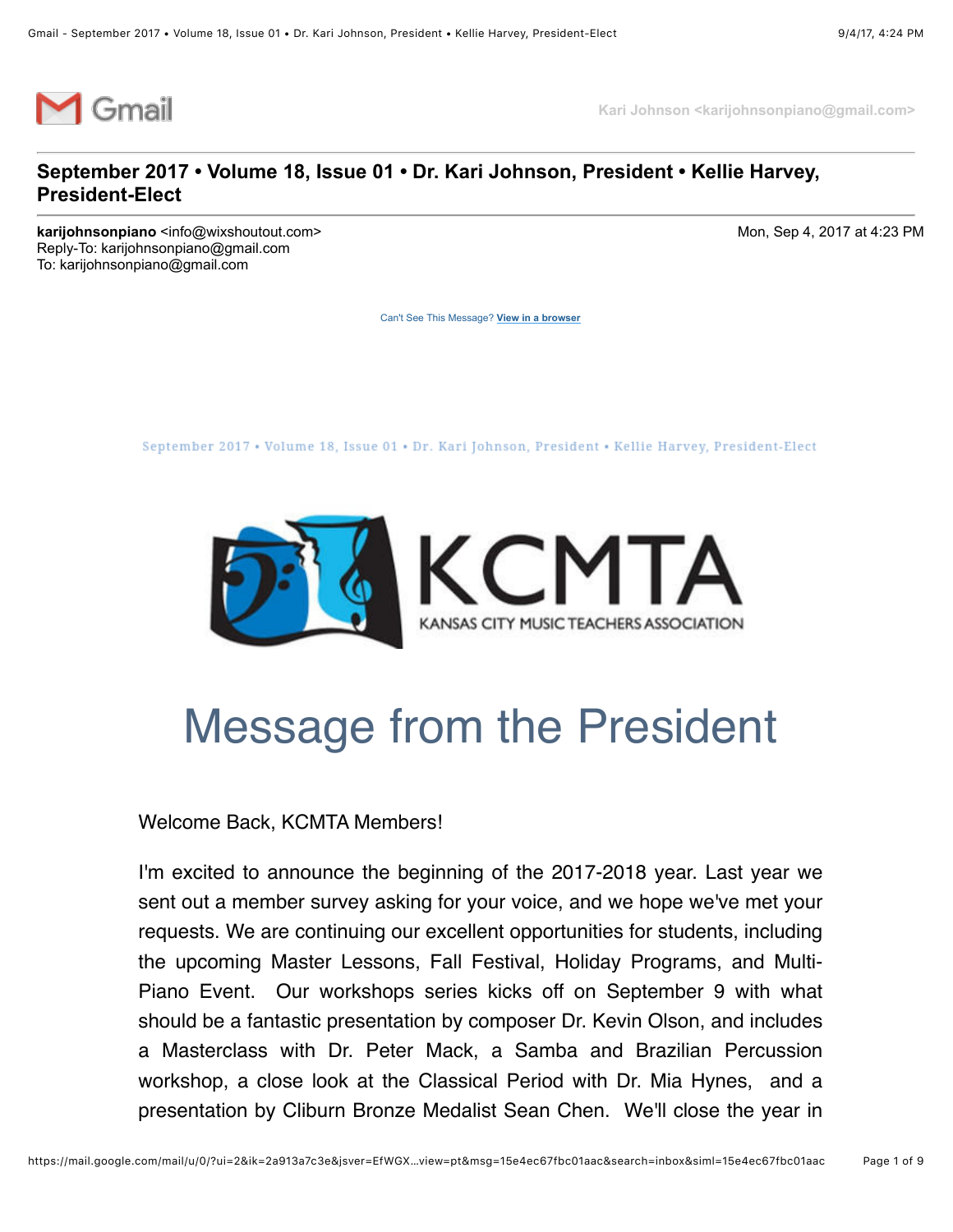May with a luncheon/party celebrating the end of another season and the beginning of summer. Please check our [website](http://www.kansascitymusicteachers.org/) and plan to attend each event!

Dr. Kari Johnson President, KCMTA [karijohnsonpiano@gmail.com](mailto:karijohnsonpiano@gmail.com)

## In this Issue:

**Contract Contract** 

• Fall Kickoff • Master Lessons • Multi-Piano • Fall Festival • KMTA • Holiday Program • New Members • Performance Opportunities • In Memoriam

## Fall Kickoff

**Contract Contract** 

The time is drawing near to register for the Workshop with Kevin Olsen on Saturday September 9. Kevin Olsen is a master teacher and will be doing a multi-media/interactive presentation on his approach to teaching and how one can engage students and explore their creativity. This will be more than just a reading session and one you should not miss!

As in the past 2 years we will be at Grace and Holy Trinity Cathedral (Founders Hall) located at 415 West 13th. In order to have materials for everyone, **Luyben's needs to have a "head count" by Sept 1. Please RSVP to [order@luybenmusic.com](mailto:order@luybenmusic.com) or call 816-753-7111.** 

The event schedule is: 10:00 coffee and meet up, 10:30 Meeting, 11:30 Lunch (included!), and 12:30 Workshop. We will finish no later than 3:00.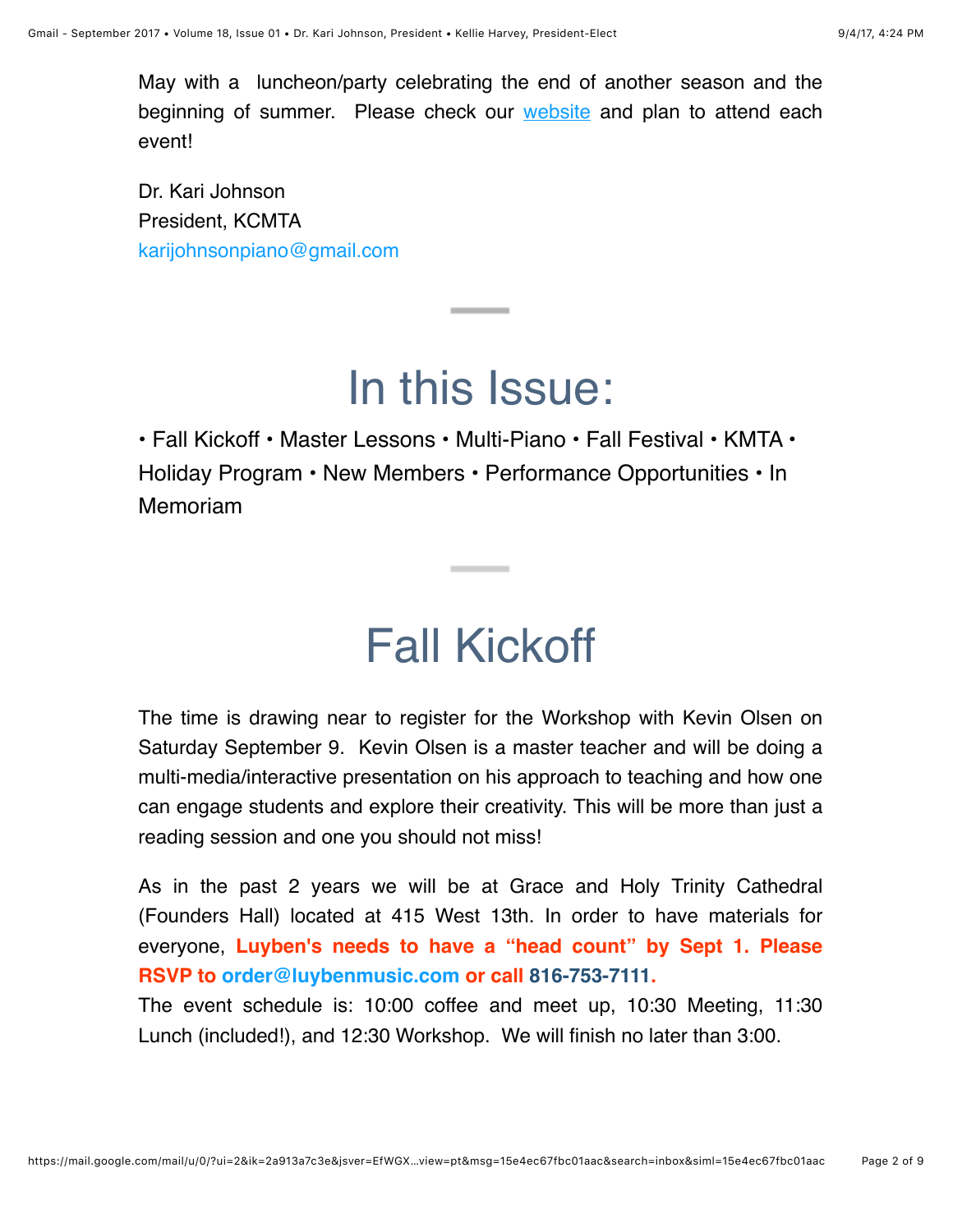

### Kevin Olson

Kevin Olson is an active pianist, composer, and member of the piano faculty at Utah State University, where he teaches piano literature, pedagogy, and accompanying courses. In addition to his collegiate teaching responsibilities, Kevin directs the Utah State University Youth Conservatory, which provides weekly group and private piano instruction to more than 200 precollege community students. The National Association of Schools of Music has recently recognized the Conservatory as a model for pre-college piano instruction programs. Before teaching at Utah State, he was on the faculty at Elmhurst College near Chicago and Humboldt State University in northern California.

A native of Utah, Kevin began composing at age five. When he was twelve, his composition, An American Trainride, received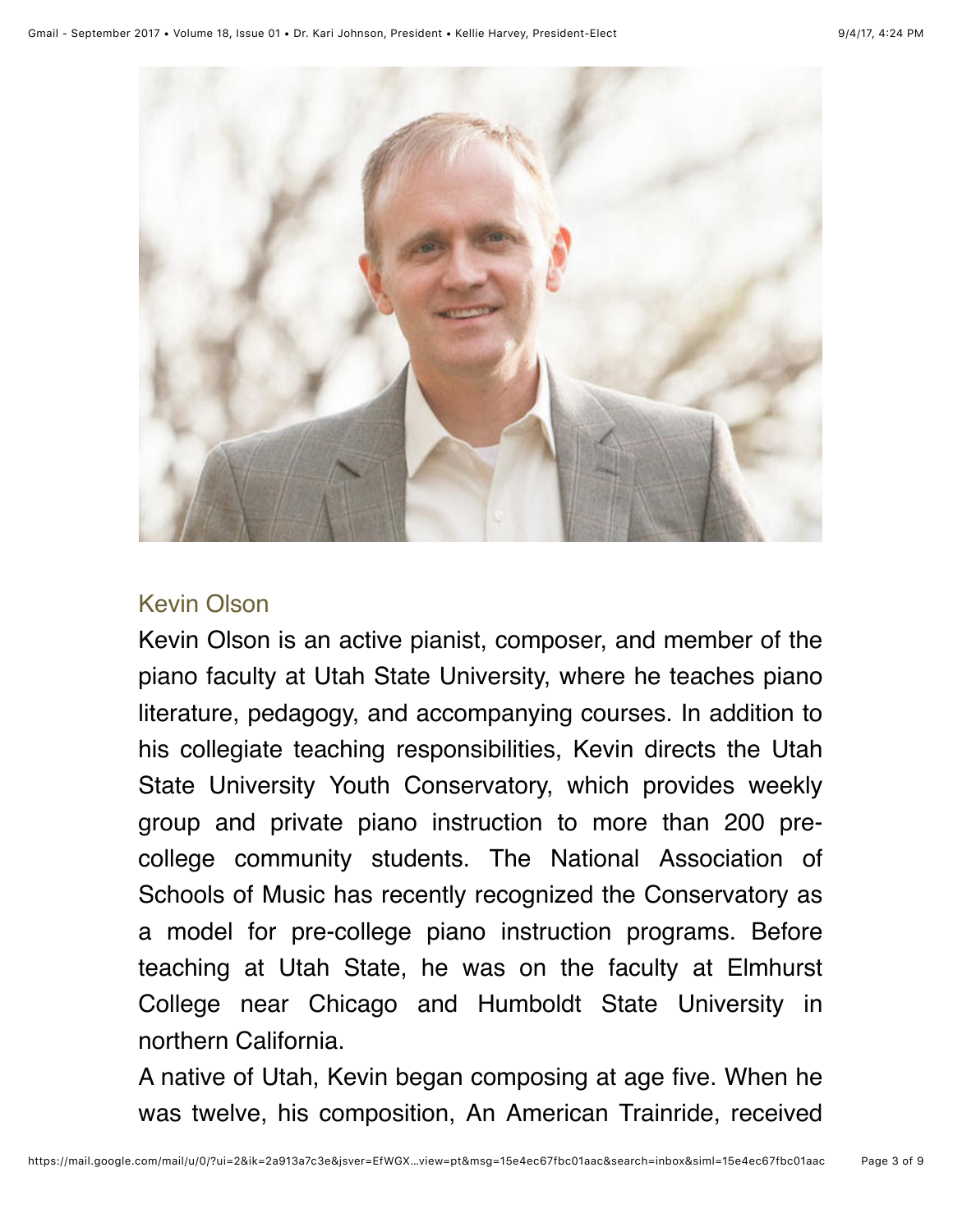the Overall First Prize at the 1983 National PTA Convention at Albuquerque, New Mexico. Since then he has been a Composer in Residence at the National Conference on Keyboard Pedagogy, and has written music commissioned and performed by groups such as the American Piano Quartet, Chicago a cappella, the Rich Matteson Jazz Festival, Music Teachers National Association, and several piano teacher associations around the country.Kevin maintains a large piano studio, teaching students of a variety of ages and abilities. Many of the needs of his own piano students have inspired more than 100 books and solos published by the FJH Music Company, which he joined as a writer in 1994.

## Master Lessons



MASTER LESSONS — SEPTEMBER 29 - OCTOBER 2 — Plan now!

Be sure to get your Master Lesson[s enrollment form](http://kansascitymusicteachers.org/student-programs/master-lessons/) to me as soon as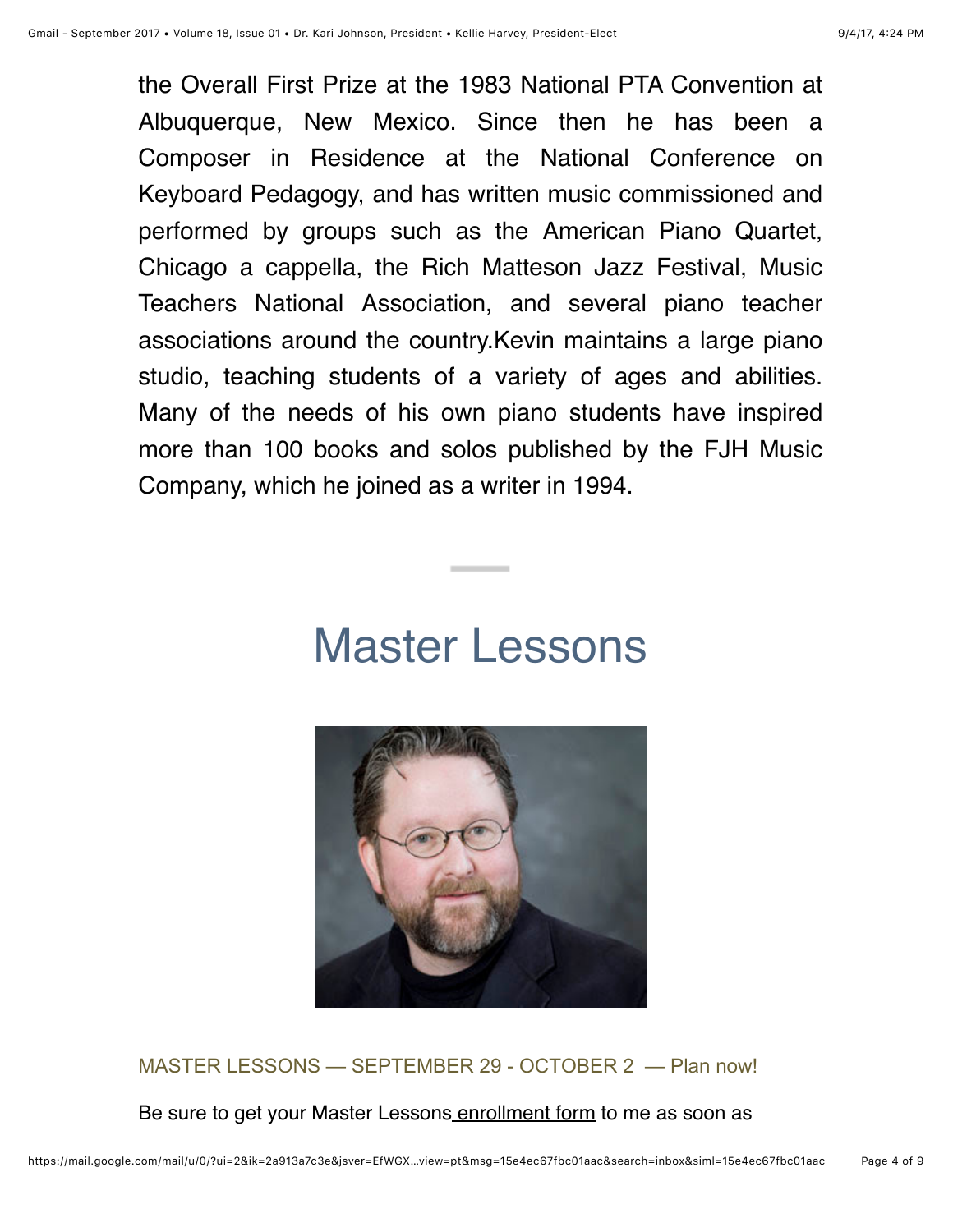possible. Enrollments opened August 1 and will continue until September 9. You may bring your enrollment form and check on September 9 to the general meeting, but your chance for your first choice of lesson times will be greater if you get that to me sooner.

DON'T MISS THIS ONCE IN A LIFETIME OPPORTUNITY!!!!! Even if you only enter one student, don't miss the chance to get to know Dr. Peter Mack. I've been working on bringing him here for two years. He's amazing. Don't hesitate.... just do it! I promise you'll learn something (and possibly have fun in the meantime)…and isn't that what it's all about?

Melody Stroth, NCTM, VP-Master Lessons

#### MASTER LESSON CONCERT

Every KCMTA member should put October 1, 2017, 5:00 p.m., White Recital Hall, UMKC on your calendar. If you have students in Master Lessons, if you don't have students in Master Lessons, get yourself there…and your students. Dr. Mack is an amazing person, an amazing pianist and an amazing teacher. He's vice-president of MTNA and is in demand all over the country. I hear a rumor he might play a solo version of Rhapsody in Blue. Publicize this to your students. Don't make me beg. Be there.

Melody Stroth, NCTM, Master Lessons chair

## Multi-Piano 2018: Let the Games Begin!

There is still plenty of time to register and prepare for our 2018 Multi-Piano Concerts. If you have not participated before, I encourage you to take the plunge this year. Multi-Piano Concerts provide a unique opportunity for piano students to participate in a cooperative community event. The students will have the opportunity to perform under the direction of a professional conductor, experience and demonstrate proper concert etiquette, while joining in an ensemble performance.

Our conductor this year is Mr. Chad Reed. KCMTA has enjoyed and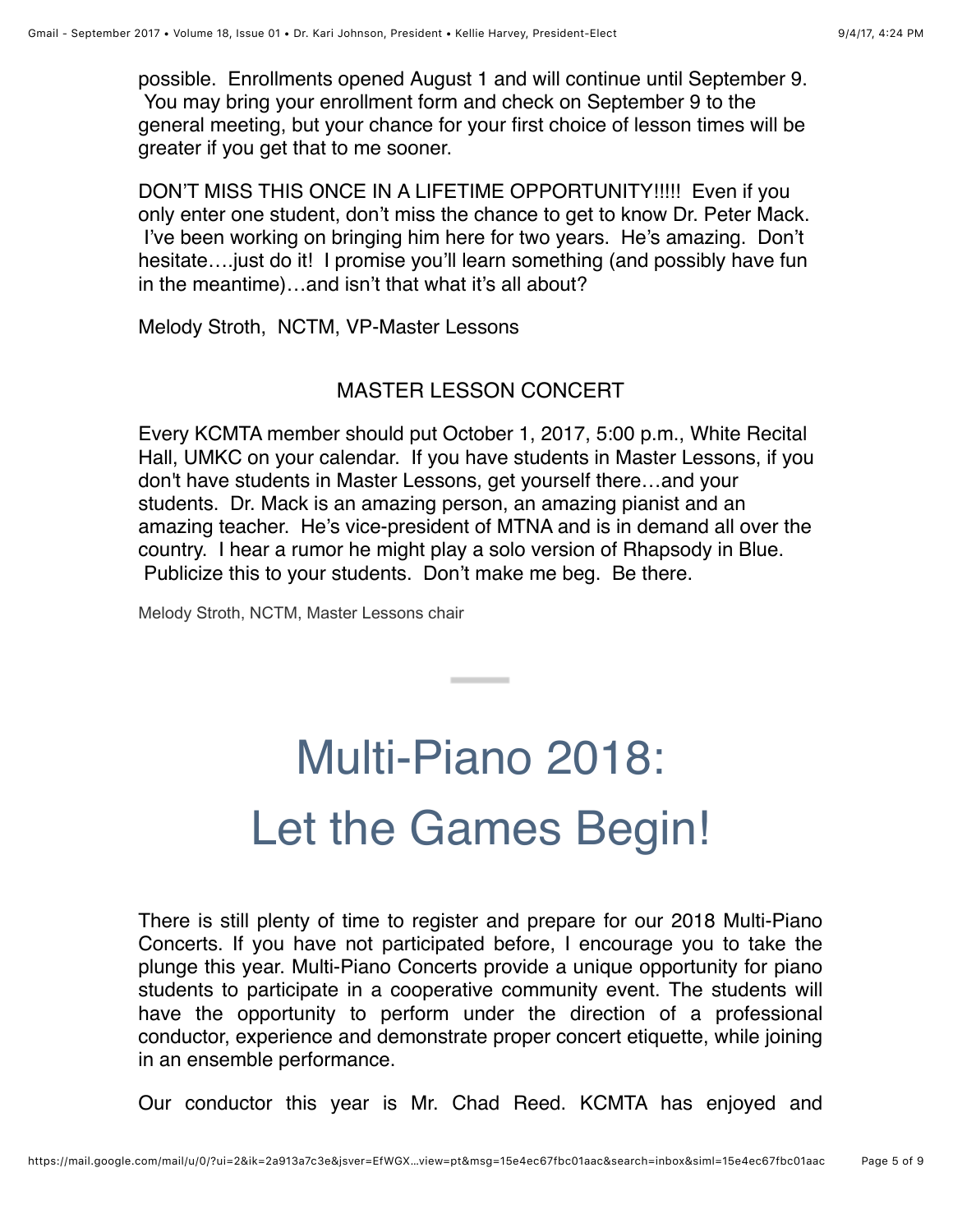appreciated his talent through the 2016 and 2017 concerts, and we are thrilled to welcome him back this year. The music centers around our Olympic theme, featuring genres from around the world, as well as incorporating popular and classical music into the repertoire.

The concerts will be held January 7, 2018 at Mid-America Nazarene University. Registration forms, and other pertinent information can be found on KCMTA's website.

For questions, contact VP Multi-Piano, Deana Haines, [shininglightmusic@gmail.com](mailto:shininglightmusic@gmail.com), or 816-718-2948.

# Fall Festival: Celebrating the Baroque Era

The Deadline for the Fall Festival is drawing near! If you haven't registered yet, be sure to do it by September 8: [kcmta.tenutoweb.com.](http://kcmta.tenutoweb.com/) Remember- the NEW Volunteer Sign-Up replaces former Teacher Work Form: Teachers will be emailed a [signupgenious.com](http://signupgenious.com/) link of Shifts and Stations. Because this is a teacher-staffed event, we need and appreciate every studio helping in some way!

[Check out the website for more information!](http://kansascitymusicteachers.org/student-programs/fall-festival/)

## KMTA Conference

Your are invited to the KMTA conference on October 20-21! Early registration ends October 1st. Please see the link below for complete information.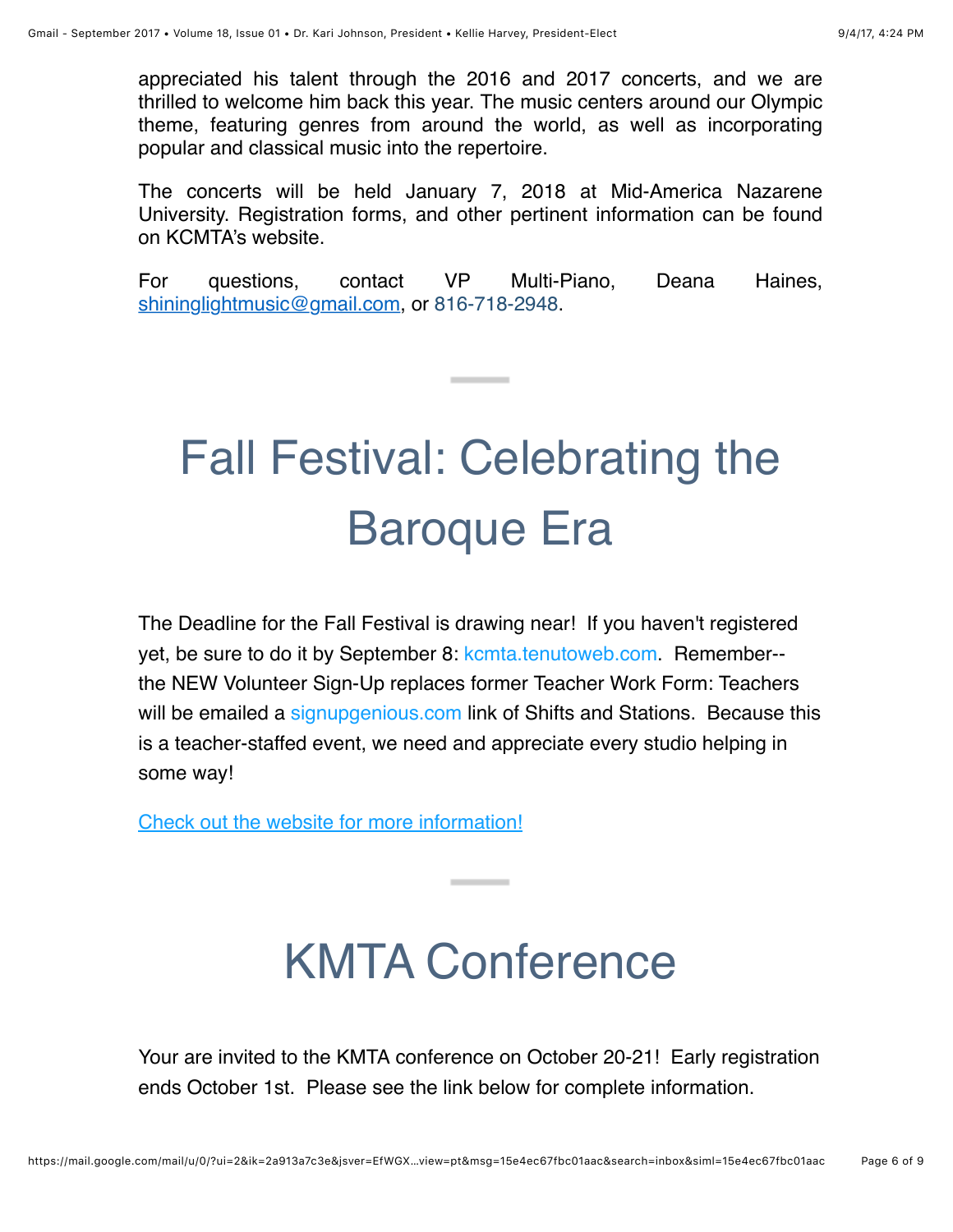[http://ksmta.org/conference](http://www.ksmta.org/conference)

## Holiday Program 2017

Interested in participating in this year's **Holiday Program** at Union Station? Here's some information to keep in mind:

**Date & Location:** Friday, Saturday and Sunday Dec. 1,2 & 3, 2017 at The Union Station

**Description:** This program is for the public performance of seasonal literature. Any instrument can be performed, but you must provide your own music stands, microphones, etc. if needed.

**Eligibility and Fees:** Students of any age may perform. No entry fee is required but be prepared to pay about \$5 for parking.

**Repertoire:** Any seasonal literature, performance ready.

**Rules:** Studios sign up for slots of 15 or 30 minutes. You must stay within your allotted time and teachers must be present when their students perform. **Schedule:** The performance schedule will be emailed to you by November 1st.

Myra Lemons, NCTM, Chair [myralemons@gmail.com](mailto:myralemons@gmail.com) 913-515-0585

# Welcome, New and Returning Members!

**Contract Contract** 

Here is a list of new and returning KCMTA members, as of August 9: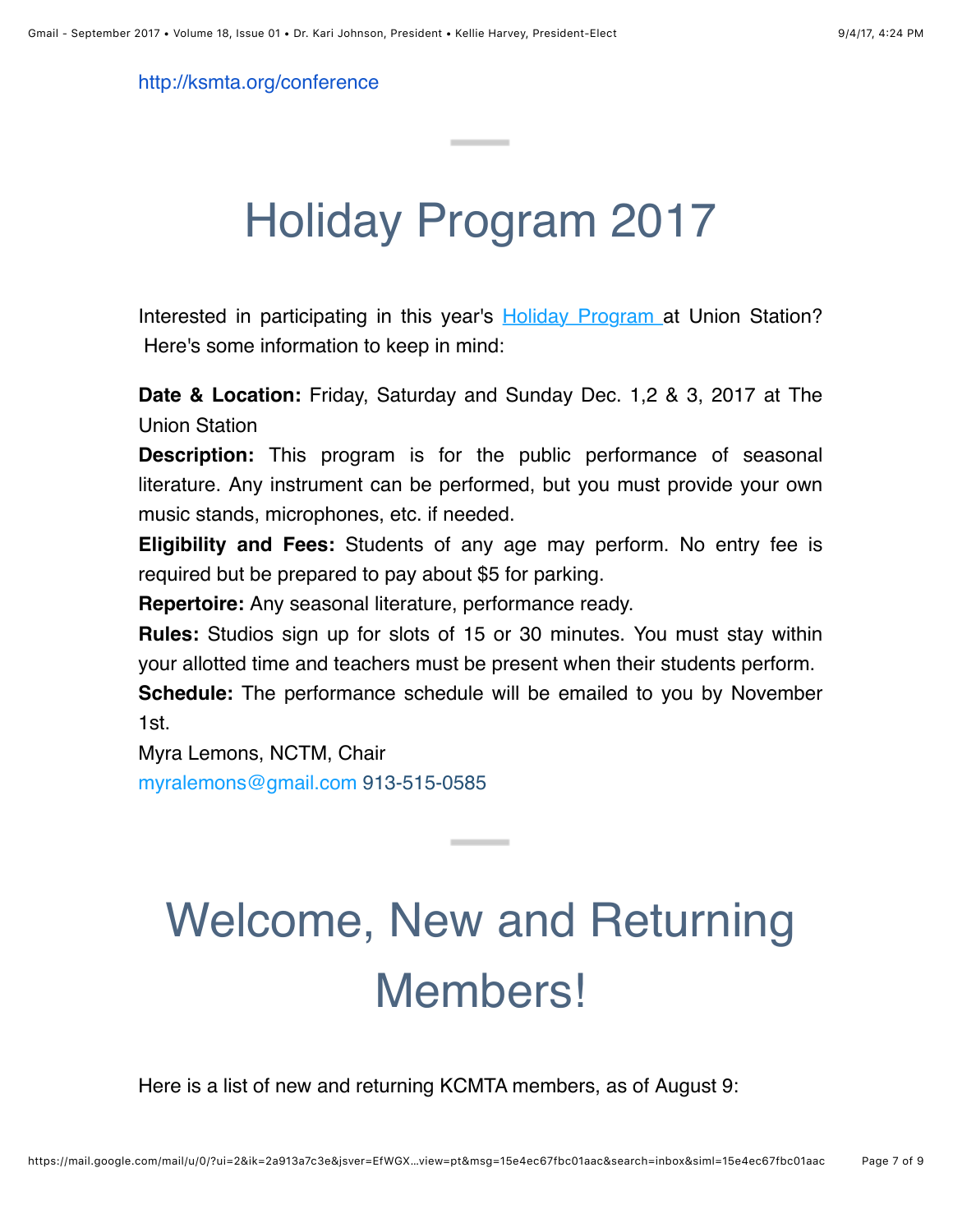**Terrin B. Pabst** • Lee's Summit • Piano, Music Education **Beci Lankford** • KCMO • Piano **Ji Hye Han** • Overland Park • Piano, Theory, Accompanying **Shulin Guo** • Lenexa • Piano, Piano Pedagogy, Accompanying **Cheryl Gleason** • KCKS • Piano, Voice **Kayo Hasegawa** • Overland Park • Violin, Piano, Theory **Leslie Newlin** • Olathe • Piano, Accompanying, Clarinet **Mark Pretzel** • Olathe • Piano

## Performance Opportunities

Please consider the following performance opportunities for your students:

### Ovation Piano Competition

[Here's an exciting opportunity for your students: the 2017 Ovation Piano](http://www.ovationpianocompetition.org/) Competition on [October 28-29.](http://www.ovationpianocompetition.org/) The event will be followed by Masterclasses with [Mira Marchenko on October 30-31.](http://www.ovationpianocompetition.org/2017-judges/) The Deadline for entry is October 1. Please contact Tatiana Ioudenitch with questions. 913.710.4336 • [t.yudenich@gmail.com](mailto:t.yudenich@gmail.com)

### Student and/or Teacher Performances at KUMED Radiation Oncology department

The Radiation Oncology Department of KUMED is welcoming performances to lift patient spirits. All types of musicians are welcome. If you are interested in scheduling something for yourself or your students, please contact Kristi Reneau. 913-588-3612 • [kreneau@kumc.edu](mailto:kreneau@kumc.edu)